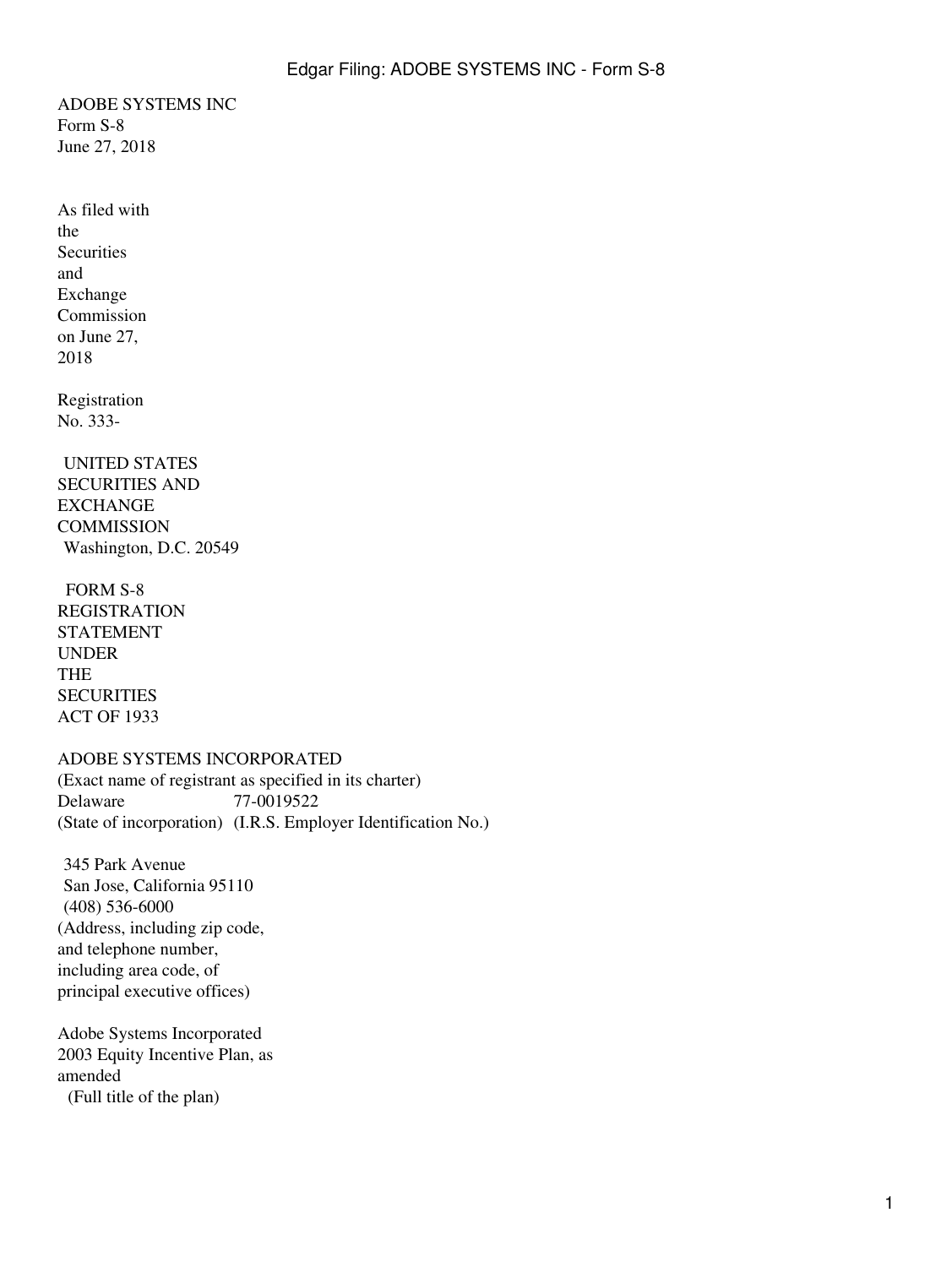## Edgar Filing: ADOBE SYSTEMS INC - Form S-8

John Murphy Executive Vice President and Chief Financial Officer Adobe Systems Incorporated 345 Park Avenue San Jose, California 95110 (408) 536-6000 (Name, address and telephone number, including area code, of agent for service)

With a copy to: Jonathan Vaas, Esq. Adobe Systems Incorporated 3900 North Adobe Way Lehi, Utah 84043 (408) 536-6000

Indicate by check mark whether the registrant is a large accelerated filer, an accelerated filer, a non-accelerated filer, or a smaller reporting company. See the definitions of "large accelerated filer," "accelerated filer" and "smaller reporting company" in Rule 12b-2 of the Exchange Act.

Large accelerated filer b Accelerated filer b Non-accelerated filer o (Do not check if a smaller reporting company) Smaller reporting company o Emerging growth company o

If an emerging growth company, indicate by check mark if the Registrant has elected not to use the extended transition period for complying with any new or revised financial accounting standards provided pursuant to Section 13(a) of the Exchange Act. o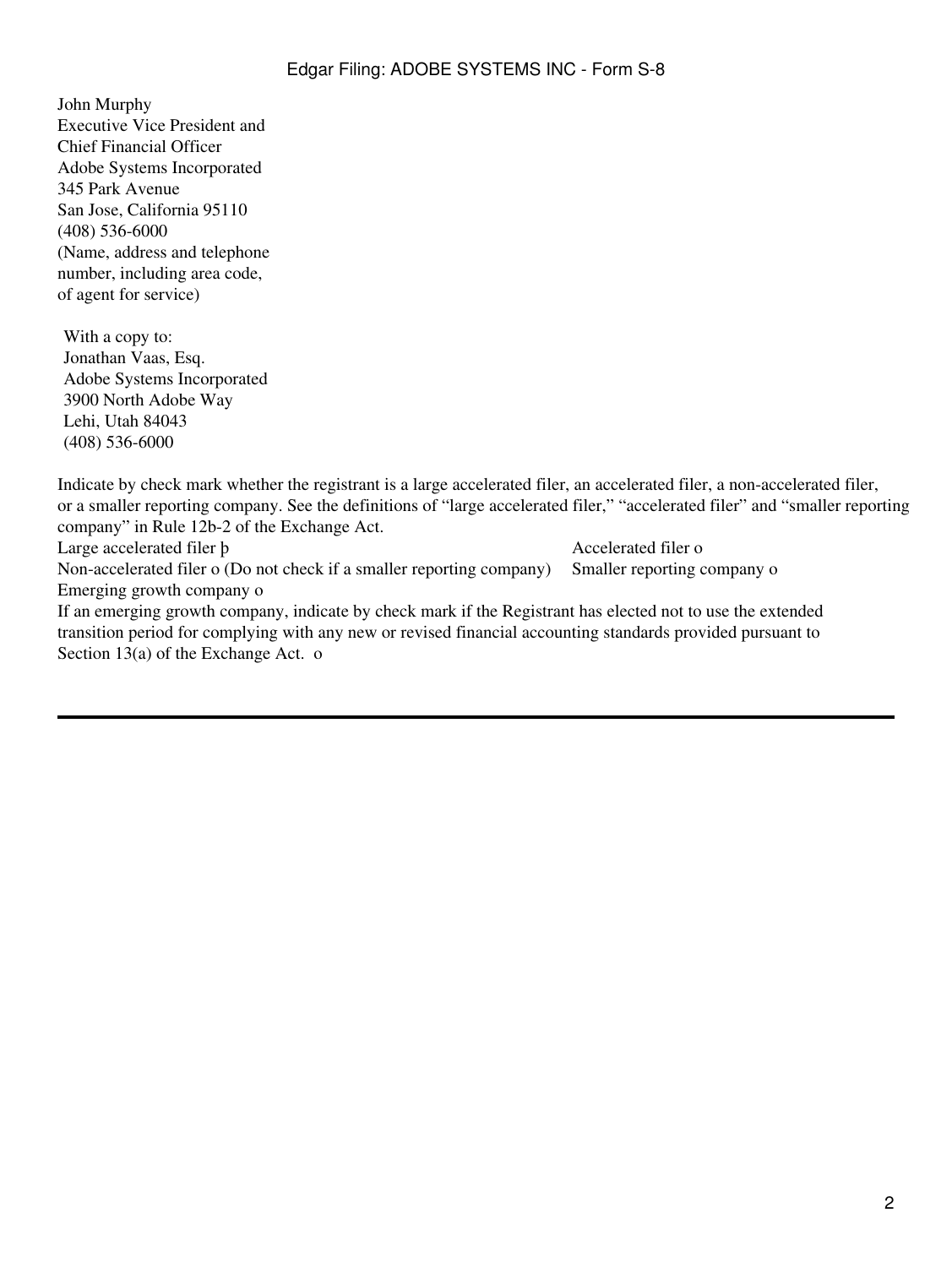## CALCULATION OF REGISTRATION FEE

| Title of Securities<br>to be Registered         | Amount to be<br>Registered | Proposed<br>Maximum<br>Offering | Proposed<br>Maximum<br>Aggregate<br>Price per Share Offering Price | Amount of<br>Registration<br>Fee |
|-------------------------------------------------|----------------------------|---------------------------------|--------------------------------------------------------------------|----------------------------------|
| Common Stock par value \$.0001 per share $(1)$  | 7,500,000                  |                                 | 238.915\\$1,791,862,500.00(2)\$223,086.89                          |                                  |
| Common Stock par value \$.0001 per share, under |                            |                                 |                                                                    |                                  |
| the MagentoTech LLC Unit Option Plan, as        | $218,236^{(4)}$            | \$                              | 93.937(5\\$20,500,350.36(5)                                        | \$2,552.30                       |
| amended $(3)$                                   |                            |                                 |                                                                    |                                  |
| Totals                                          | 7,718,236                  | N/A                             | \$1,812,362,850.36 \$225,639.19                                    |                                  |

Pursuant to Rule 416(a) of the Securities Act of 1933, as amended (the "Securities Act"), this Registration Statement shall also cover any additional shares of common stock which become issuable under the Adobe Systems

(1) Incorporated 2003 Equity Incentive Plan, as amended (the "2003 Plan") by reason of any stock dividend, stock split, recapitalization or similar transaction effected without receipt of consideration by Adobe Systems Incorporated (the "Registrant") which results in an increase in the number of outstanding shares of the Registrant's common stock. Estimated solely for the purpose of calculating the amount of the registration fee pursuant to Rule 457(h) of the

(2) Securities Act. The offering price per share and aggregate offering price are calculated based upon the average of<br>(2) the high and law misse of the Bosistrant's common steak on June 25, 2018, as reported on the Needeg the high and low prices of the Registrant's common stock on June 25, 2018, as reported on the Nasdaq Global Select Market.

Pursuant to Rule 416(a) of the Securities Act, this Registration Statement shall also cover any additional shares of common stock which become issuable under the MagentoTech LLC Unit Option Plan, as amended (the "2016 Plan")

(3) by reason of any stock dividend, stock split, recapitalization or similar transaction effected without receipt of consideration by the Registrant which results in an increase in the number of outstanding shares of the Registrant's common stock.

Represents shares subject to issuance upon the exercise of outstanding stock options under the 2016 Plan and

(4) assumed by the Registrant pursuant to the Purchase Agreement by and among the Registrant, MagentoTech LLC and certain other parties named therein (the "Purchase Agreement").

(5) Securities Act. The price per share and aggregate offering price are based upon the weighted average exercise price  $(5)$  for outstanding onting to purphese 218,226 shares of sommon stock granted puressent to the 2016 Estimated solely for the purpose of calculating the amount of the registration fee pursuant to Rule 457(h) under the

for outstanding options to purchase 218,236 shares of common stock granted pursuant to the 2016 Plan and assumed by the Registrant pursuant to the Purchase Agreement.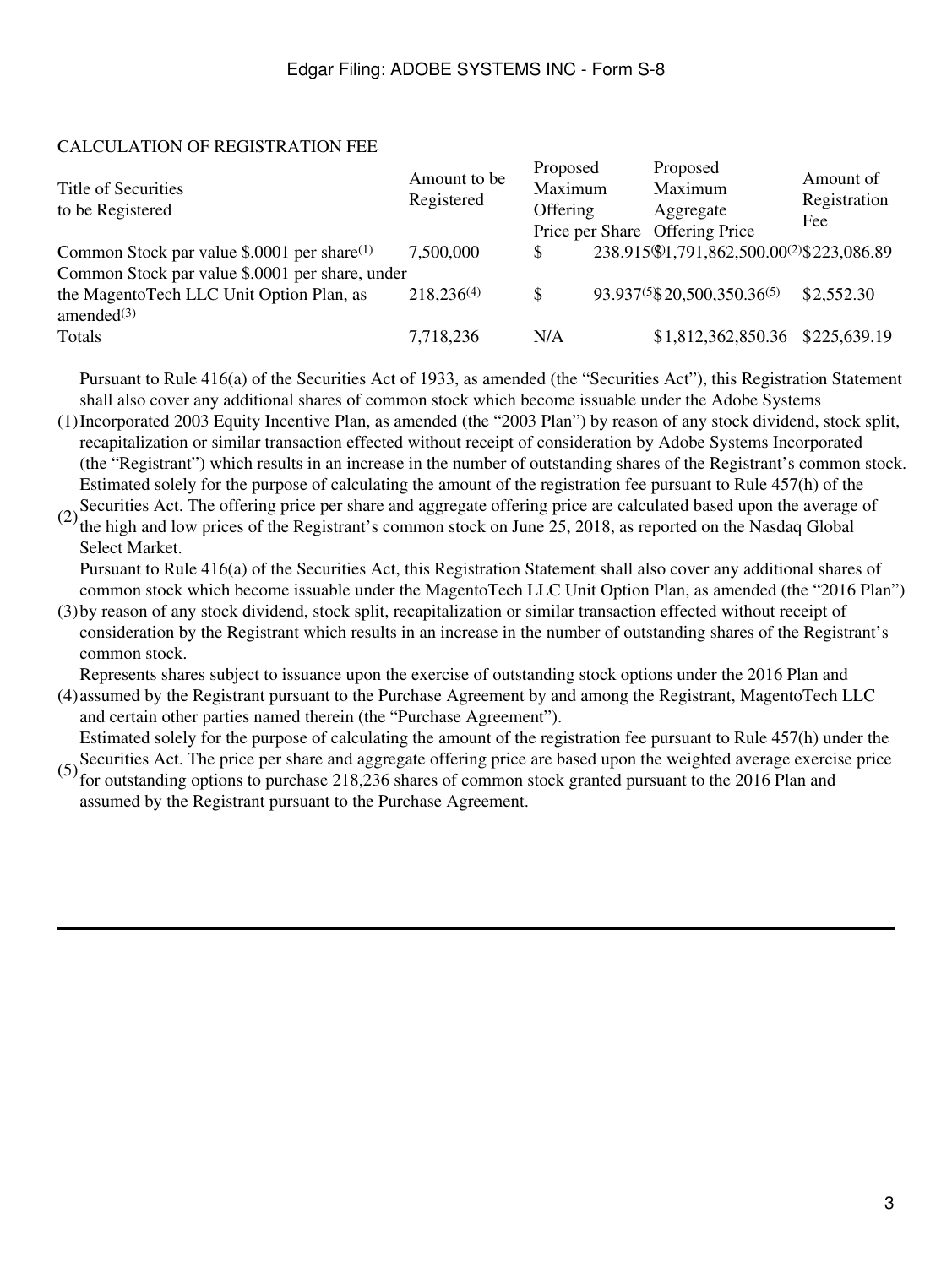## PART I

## INFORMATION REQUIRED IN THE SECTION 10(a) PROSPECTUS

The documents containing the information specified in Part I of Form S-8 will be sent or given to employees as specified by Securities and Exchange Commission (the "Commission") Rule 428(b)(1). Such documents need not be filed with the Commission either as part of this Registration Statement or as prospectuses or prospectus supplements pursuant to Rule 424. These documents and the documents incorporated by reference in this Registration Statement pursuant to Item 3 of Form S-8 (Part II hereof), taken together, constitute a prospectus that meets the requirements of Section 10(a) of the Securities Act.

## PART II

## INFORMATION REQUIRED IN THE REGISTRATION STATEMENT

Item 3. Incorporation of Documents by Reference

The following documents filed by the Registrant with the Commission are incorporated by reference into this Registration Statement:

- (a)The Registrant's annual report on Form 10-K for its fiscal year ended December 1, 2017, filed with the Commission on January 22, 2018;
- (b) All other reports filed pursuant to Section 13(a) or 15(d) of the Securities Exchange Act of 1934, as amended (the "Exchange Act") since the end of the fiscal year covered by the Registrant's document referred to in (

The description of the Registrant's common stock contained in Registration Statement on Form 8-A, filed on

(c) November 19, 1986, under the Exchange Act including any amendment or report filed for the purpose of updating such description.

All documents subsequently filed by the Registrant pursuant to Sections 13(a), 13(c), 14 and 15(d) of the Exchange Act, prior to the filing of a post-effective amendment which indicates that all securities offered have been sold or which deregisters all securities then remaining unsold, shall be deemed to be incorporated by reference herein and to be a part of this Registration Statement from the date of the filing of such documents; provided, however, that documents or information deemed to have been furnished and not filed in accordance with Commission rules shall not be deemed incorporated by reference into this Registration Statement. For the purposes of this Registration Statement, any statement contained in a document incorporated or deemed to be incorporated by reference herein shall be deemed to be modified or superseded to the extent that a statement contained herein or in any other subsequently filed document which also is or is deemed to be incorporated by reference herein modifies or supersedes such statement. Any such statement so modified or superseded shall not be deemed, except as so modified or superseded, to constitute a part of this Registration Statement.

Item 4. Description of Securities

Not applicable.

Item 5. Interests of Named Experts and Counsel

Jonathan Vaas, who is issuing the opinion of counsel on the legality of the Registrant's Common Stock offered hereby, is Director and Associate General Counsel of the Registrant. Mr. Vaas beneficially owns shares of and other interests in the Common Stock of the Registrant.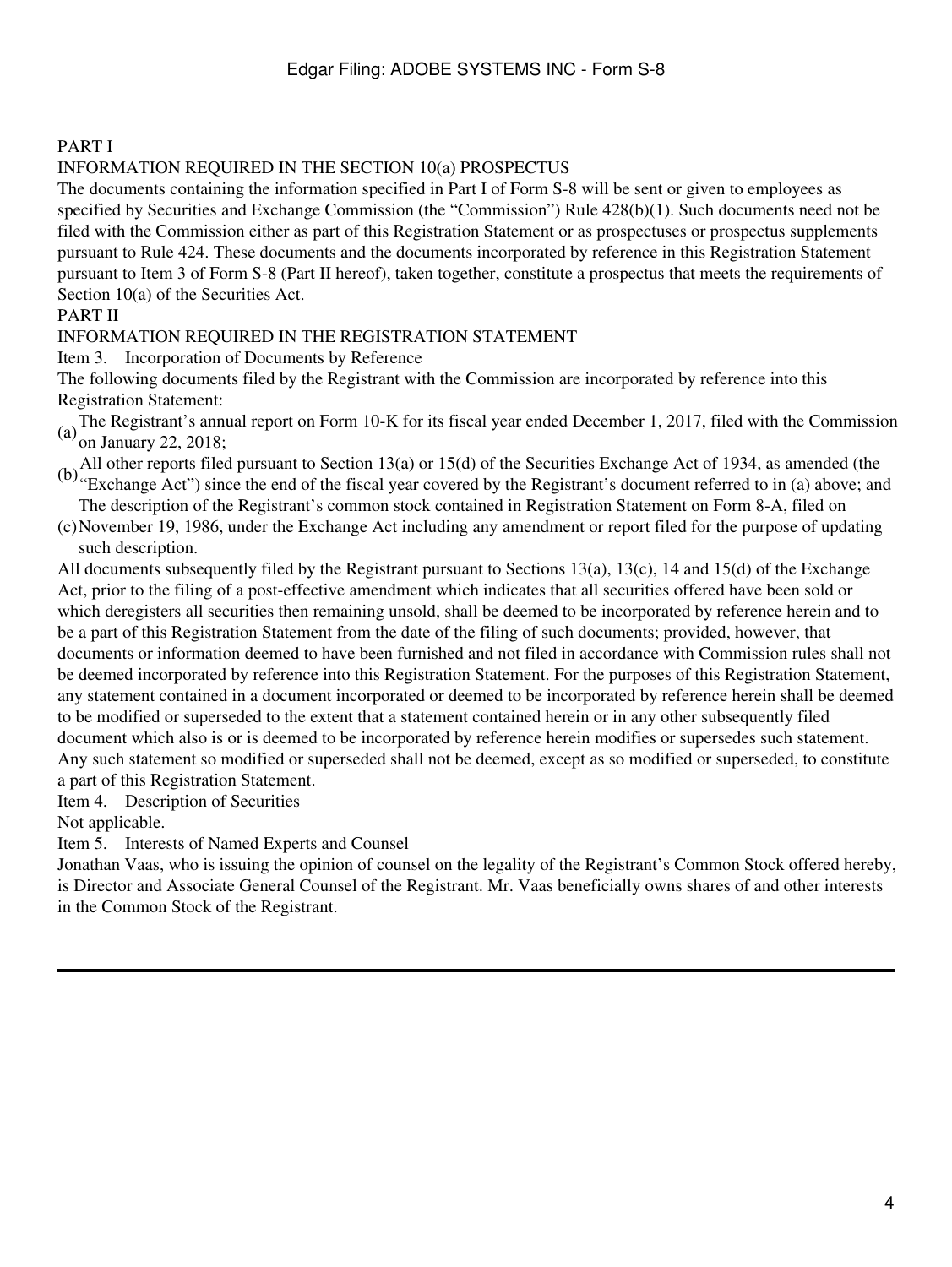## Edgar Filing: ADOBE SYSTEMS INC - Form S-8

#### Item 6. Indemnification of Directors and Officers

Section 145 of the Delaware General Corporation Law (the "DGCL") provides that a Delaware corporation may indemnify directors, officers, employees and agents against expenses (including attorney's fees), judgments, fines and amounts paid in settlement actually and reasonably incurred by such person in connection with any threatened, pending or completed action, suit or proceeding in which such person is made a party by reason of such person being or having been a director, officer, employee or agent to the corporation, provided that such person acted in good faith and in a manner he or she reasonably believed to be in or not opposed to the corporation's best interests and, with respect to any criminal action or proceeding, had no reasonable cause to believe that his or her conduct was unlawful. The DGCL provides that Section 145 is not exclusive of other rights to which those seeking indemnification may be entitled under any bylaw, agreement, vote of stockholders, or disinterested directors or otherwise.

Section 102(b)(7) of the DGCL permits a corporation to provide in its certificate of incorporation or an amendment thereto, to eliminate or limit the personal liability of a director to the corporation and its stockholders for monetary damages arising out of certain breaches of their fiduciary duty.

The Registrant's Restated Certificate of Incorporation provides for the elimination of a director's liability to the Registrant and its stockholders for monetary damages for breach of fiduciary duty, except for liability (i) for any breach of the director's duty of loyalty to the Registrant or its stockholders, (ii) for acts or omissions not in good faith or which involve intentional misconduct or a knowing violation of the law, (iii) under Section 174 of the DGCL, or (iv) for any transaction from which the director derived an improper personal benefit and as otherwise limited by Section  $102(b)(7)$  of the DGCL.

The Registrant's Amended and Restated Bylaws (the "Bylaws") generally provide that the Registrant shall indemnify each of its directors and executive officers to the fullest extent not prohibited by the DGCL and may indemnify certain other persons as set forth in the DGCL.

The Registrant also maintains officer and director insurance coverage against certain liabilities for actions taken in their capacities as such, including liabilities under the Securities Act. In addition, each executive officer and director is a party to a written agreement which states that the Registrant agrees to hold each of them harmless against any and all judgments, fines, settlements and expenses related to claims against such person by reason of the fact that the person is or was a director, executive officer, employee or other agent of the Registrant, and otherwise to the fullest extent authorized or permitted by the Registrant's Bylaws and under the non-exclusivity provisions of the DGCL. Item 7. Exemption from Registration Claimed

Not applicable. Item 8. Exhibits See Index to Exhibits. Item 9. Undertakings 1.The undersigned Registrant hereby undertakes:

(a)To file, during any period in which offers or sales are being made, a post-effective amendment to this Registration Statement:

(i) To include any prospectus required by Section  $10(a)(3)$  of the Securities Act;

(ii) most recent post-effective amendment thereof) which, individually or in the aggregate, represent a fundamental To reflect in the prospectus any facts or events arising after the effective date of this Registration Statement (or the change in the information set forth in this Registration Statement; and

(iii)To include any material information with respect to the plan of distribution not previously disclosed in this Registration Statement or any material change to such information in this Registration Statement.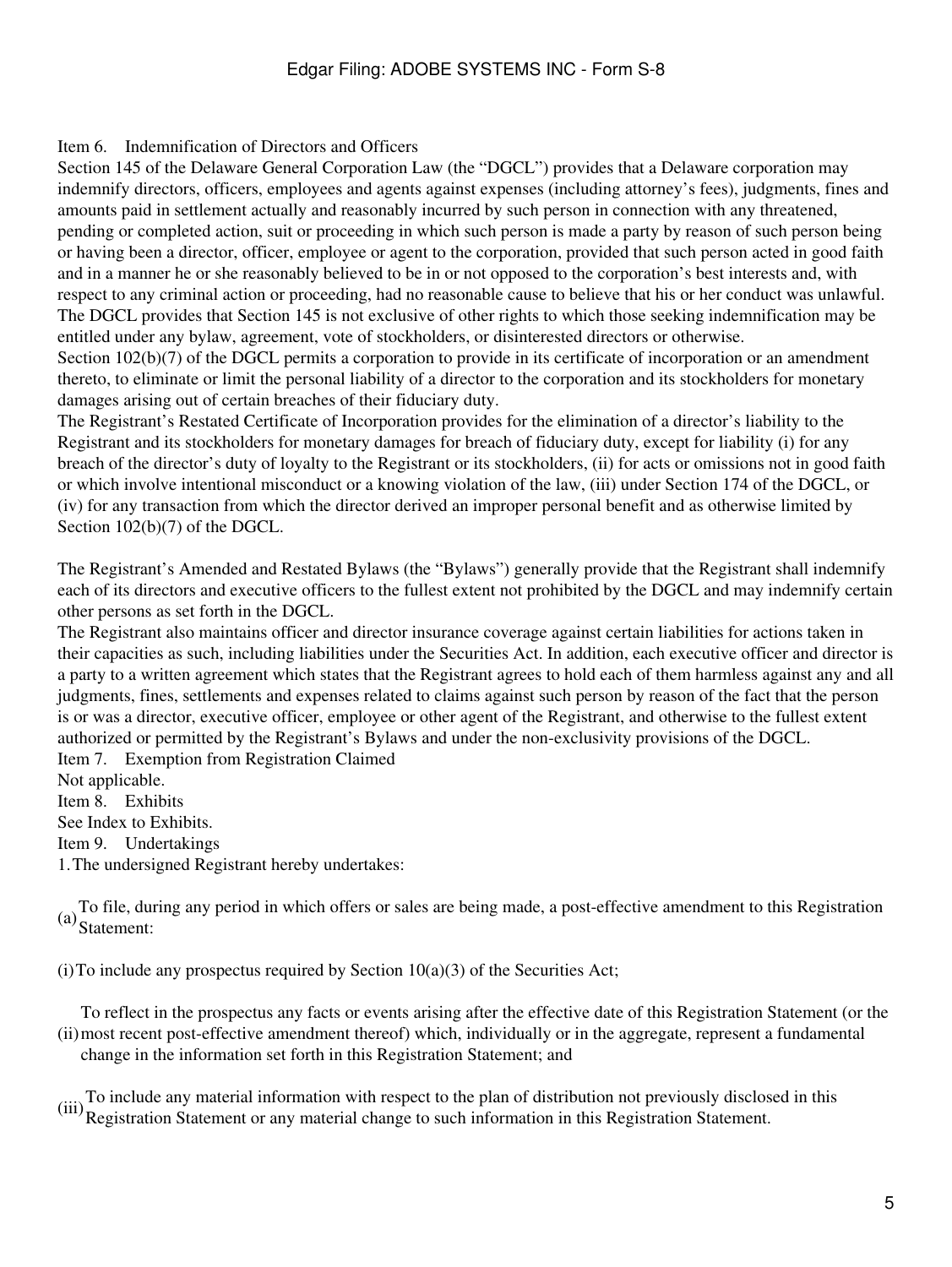Provided, however, that paragraphs (a)(i) and (a)(ii) above do not apply if the information required to be included in a post-effective amendment by those paragraphs is contained in reports filed with or furnished to the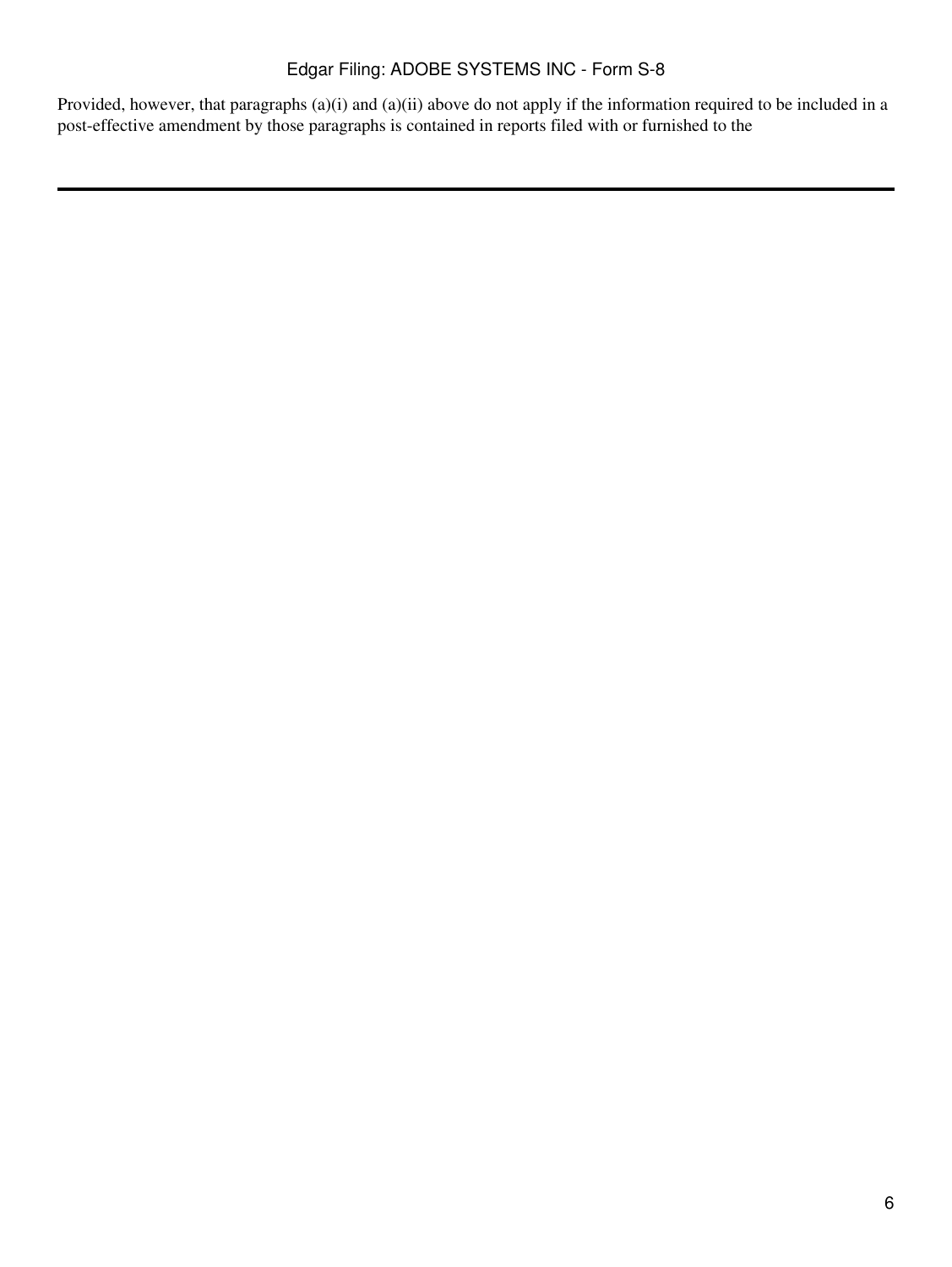Commission by the Registrant pursuant to Section 13 or Section 15(d) of the Exchange Act that are incorporated by reference into this Registration Statement.

(b) shall be deemed to be a new registration statement relating to the securities offered therein, and the offering of such That, for the purpose of determining any liability under the Securities Act, each such post-effective amendment securities at that time shall be deemed to be the initial bona fide offering thereof.

(c) To remove from registration by means of a post-effective amendment any of the securities being registered which remain unsold at the termination of the offering.

The undersigned Registrant hereby undertakes that, for purposes of determining any liability under the Securities Act, each filing of the Registrant's annual report pursuant to Section 13(a) or Section 15(d) of the Exchange Act (and, where applicable, each filing of an employee benefit plan's annual report pursuant to Section 15(d) of the

2. Exchange Act) that is incorporated by reference into this Registration Statement shall be deemed to be a new registration statement relating to the securities offered therein, and the offering of such securities at that time shall be deemed to be the initial bona fide offering thereof.

Insofar as indemnification for liabilities arising under the Securities Act may be permitted to directors, officers and controlling persons of the Registrant pursuant to the indemnity provisions summarized in Item 6, or otherwise, the Registrant has been advised that in the opinion of the Commission such indemnification is against public policy as expressed in the Securities Act and is, therefore, unenforceable. In the event that a claim for indemnification against such liabilities (other than the payment by the Registrant of expenses incurred or paid by a director, officer or

3. controlling person of the Registrant in the successful defense of any action, suit or proceeding) is asserted by such director, officer or controlling person in connection with the securities being registered, the Registrant will, unless in the opinion of its counsel the matter has been settled by controlling precedent, submit to a court of appropriate jurisdiction the question of whether such indemnification by it is against public policy as expressed in the Securities Act and will be governed by the final adjudication of such issue.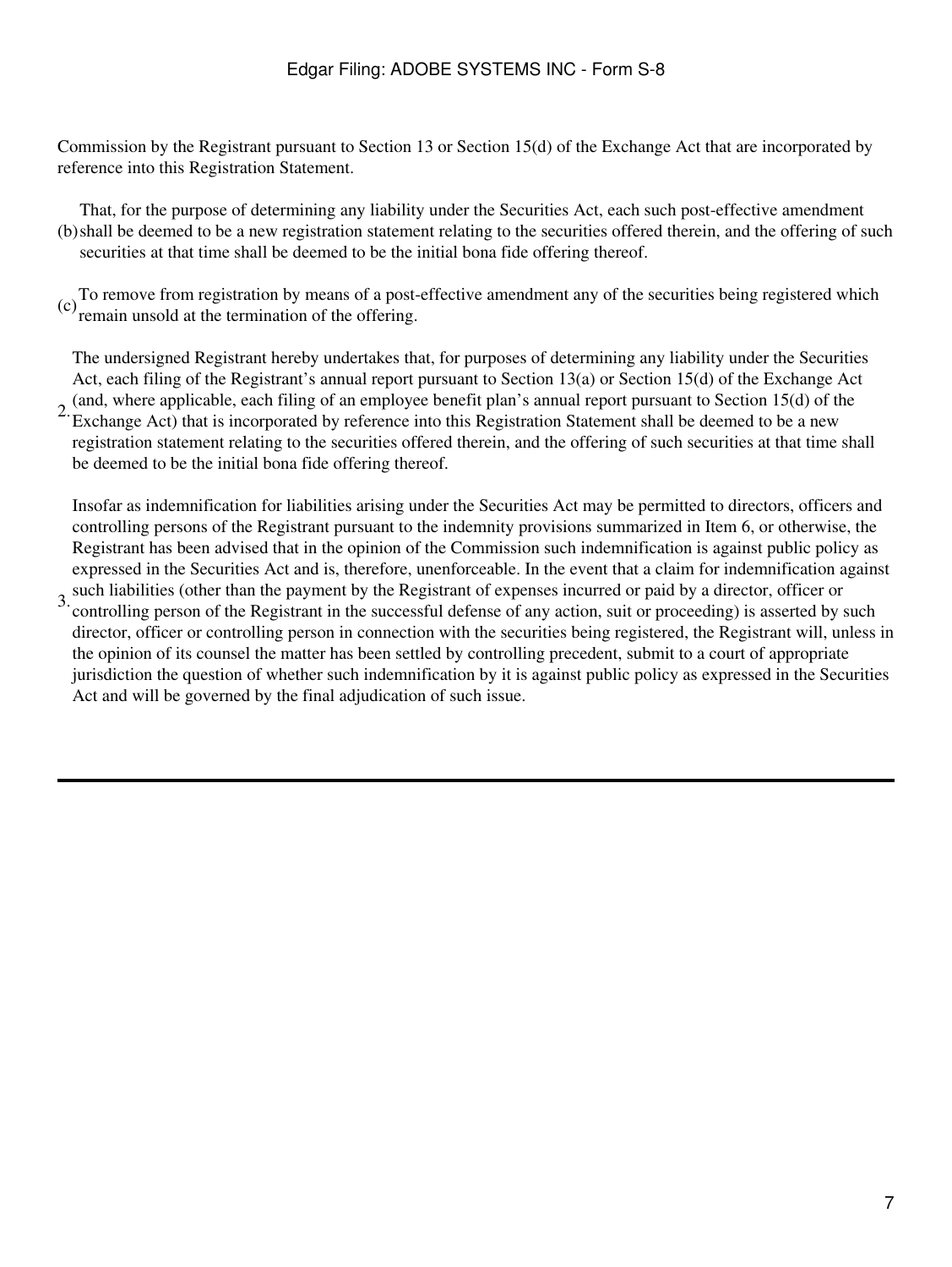#### SIGNATURES

 Pursuant to the requirements of the Securities Act, the Registrant certifies that it has reasonable grounds to believe that it meets all of the requirements for filing on Form S-8 and has duly caused this Registration Statement to be signed on its behalf by the undersigned, thereunto duly authorized, in the City of San Jose, State of California, on June 27, 2018.

ADOBE SYSTEMS INCORPORATED

By:/s/ John Murphy John Murphy Executive Vice President and Chief Financial Officer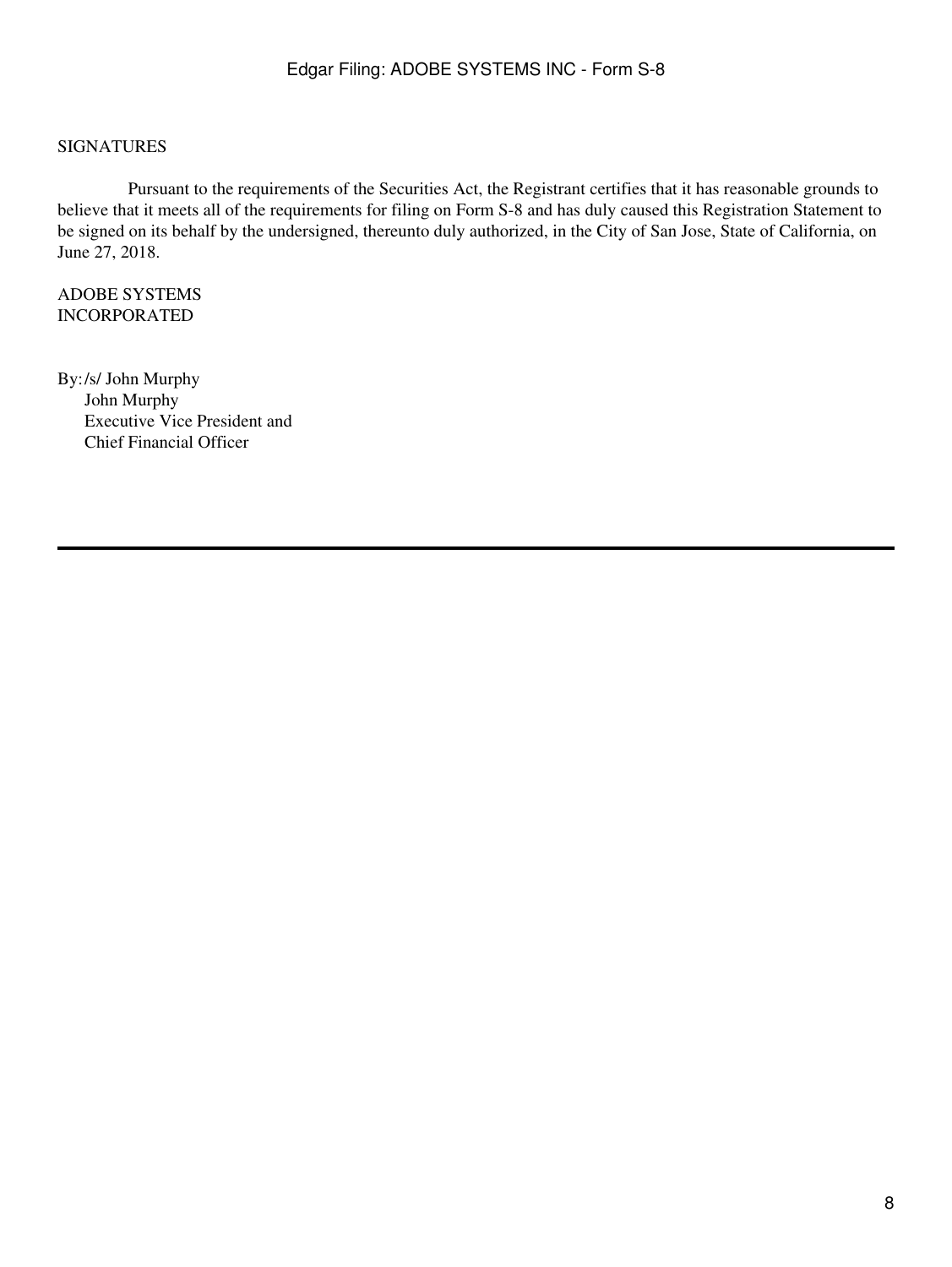### POWER OF ATTORNEY

 KNOW ALL PERSONS BY THESE PRESENTS, that each person whose signature appears below constitutes and appoints John Murphy and Dana Rao, and each or any one of them, his or her true and lawful attorney-in-fact and agent, with full power of substitution and re-substitution, for him or her and in his or her name, place and stead, in any and all capacities, to sign any and all amendments (including post-effective amendments) to this Registration Statement, and to file the same, with all exhibits thereto, and other documents in connection therewith, with the Commission, granting unto said attorneys-in-fact and agents, and each of them, full power and authority to do and perform each and every act and thing requisite and necessary to be done in connection therewith, as fully to all intents and purposes as he might or could do in person, hereby ratifying and confirming all that said attorneys-in-fact and agents, or any of them, or their or his substitutes or substitute, may lawfully do or cause to be done by virtue hereof.

 Pursuant to the requirements of the Securities Act, this Registration Statement has been signed on June 27, 2018, by the following persons in the capacities indicated. Signature Title

## /s/ Shantanu Narayen

| Shantanu Narayen                              | Chairman of the Board, President and Chief Executive Officer and Director (Principal<br><b>Executive Officer)</b> |
|-----------------------------------------------|-------------------------------------------------------------------------------------------------------------------|
| /s/ John Murphy<br>John Murphy                | Executive Vice President and Chief Financial Officer (Principal Financial Officer)                                |
| /s/ Amy Banse<br>Amy Banse                    | Director                                                                                                          |
| /s/ Edward Barnholt<br><b>Edward Barnholt</b> | Director                                                                                                          |
| /s/ Robert Burgess<br><b>Robert Burgess</b>   | Director                                                                                                          |
| /s/ Frank Calderoni<br>Frank Calderoni        | Director                                                                                                          |
| /s/ James Daley<br><b>James Daley</b>         | Director                                                                                                          |
| /s/ Laura Desmond<br>Laura Desmond            | Director                                                                                                          |
| /s/ Charles Geschke<br><b>Charles Geschke</b> | Director                                                                                                          |
| /s/ David Ricks<br>David Ricks                | Director                                                                                                          |
| /s/ Daniel<br>Rosensweig                      | Director                                                                                                          |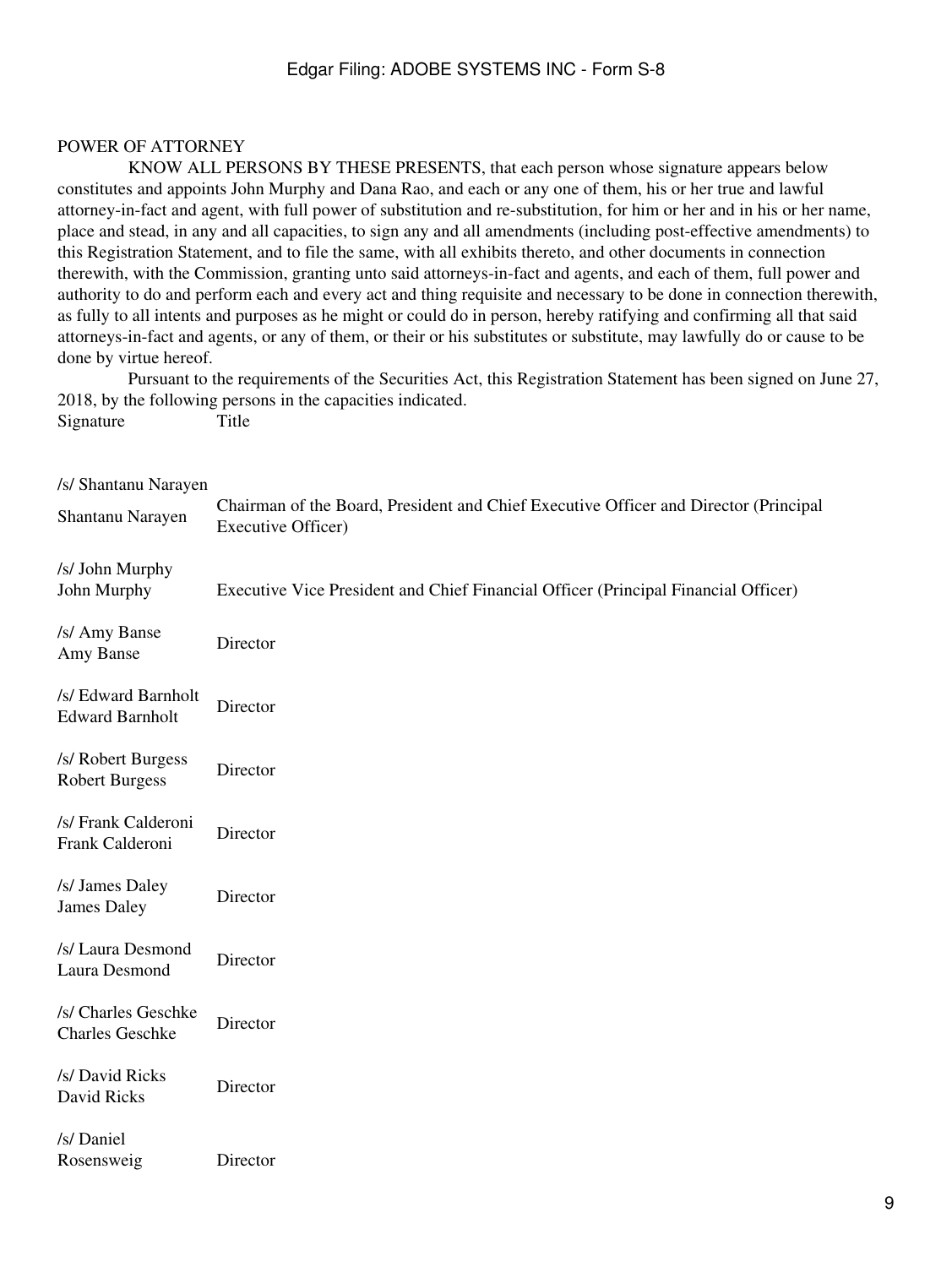Daniel Rosensweig

/s/ John Warnock John Warnock Director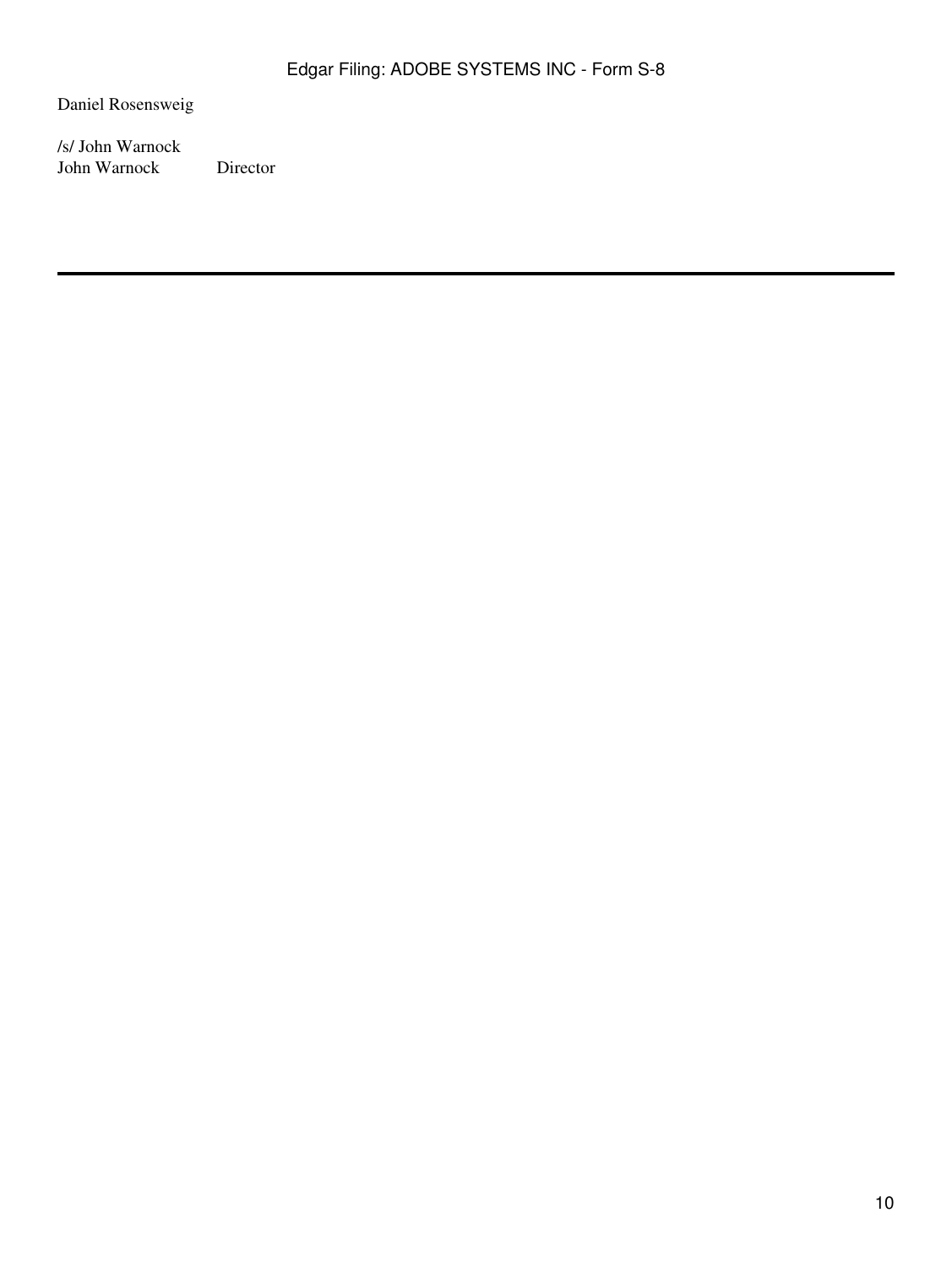# INDEX TO EXHIBITS

|                   |                                                                                                                                                                                           | Incorporated by Reference |                        |                   |                        |                   |  |
|-------------------|-------------------------------------------------------------------------------------------------------------------------------------------------------------------------------------------|---------------------------|------------------------|-------------------|------------------------|-------------------|--|
| Exhibit<br>Number | Description                                                                                                                                                                               | Form                      | Filing<br>Date         | Exhibit<br>Number | <b>SEC File</b><br>No. | Filed<br>Herewith |  |
| 4.1               | Restated Certificate of Incorporation of Adobe<br><b>Systems Incorporated</b>                                                                                                             | $8-K$                     | 4/26/11                | 3.3               | 000-15175              |                   |  |
| 4.2<br>4.3        | <b>Amended and Restated Bylaws</b><br>Specimen Common Stock Certificate                                                                                                                   | $8-K$                     | 9/2/16<br>10-Q 6/25/14 | 3.2<br>4.1        | 000-15175<br>000-15175 |                   |  |
| 5.1               | <b>Opinion of Counsel</b>                                                                                                                                                                 |                           |                        |                   |                        | X                 |  |
| 23.1              | Consent of KPMG LLP, Independent Registered<br><b>Public Accounting Firm</b>                                                                                                              |                           |                        |                   |                        | X                 |  |
| 23.2              | Consent of Counsel, contained within Exhibit 5.1                                                                                                                                          |                           |                        |                   |                        | X                 |  |
| 24.1              | Power of Attorney is contained on the signature page<br>of this Registration Statement                                                                                                    |                           |                        |                   |                        | $\mathbf X$       |  |
| 99.1              | 2003 Equity Incentive Plan, as amended                                                                                                                                                    | $8-K$                     | 04/13/18 10.1          |                   | 000-15175              |                   |  |
| 99.2              | Form of Stock Option Agreement used in connection<br>with the 2003 Equity Incentive Plan                                                                                                  | $8-K$                     | 12/20/10 99.4          |                   | 000-15175              |                   |  |
| 99.3              | Form of RSU Grant Notice and Award Agreement<br>pursuant to the 2003 Equity Incentive Plan                                                                                                | $8-K$                     | 1/26/18                | 10.6              | 000-15175              |                   |  |
| 99.4              | Form of Restricted Stock Agreement used in<br>connection with the 2003 Equity Incentive Plan                                                                                              |                           | 10-Q 10/7/04           | 10.11             | 000-15175              |                   |  |
| 99.5              | 2016 Performance Share Program pursuant to the<br>2003 Equity Incentive Plan                                                                                                              | $8-K$                     | 1/29/16                | 10.2              | 000-15175              |                   |  |
| 99.6              | Form of Performance Share Award Grant Notice and<br>Performance Share Award Agreement pursuant to<br>the 2003 Equity Incentive Plan (applicable to the<br>2016 Performance Share Program) | $8-K$                     | 1/29/16                | 10.3              | 000-15175              |                   |  |
| 99.7              | 2017 Performance Share Program pursuant to the<br>2003 Equity Incentive Plan                                                                                                              | $8-K$                     | 1/27/17                | 10.2              | 000-15175              |                   |  |
| 99.8              | Form of Performance Share Award Grant Notice and<br>Performance Share Award Agreement pursuant to<br>the 2003 Equity Incentive Plan (applicable to the<br>2017 Performance Share Program) | $8-K$                     | 1/27/17                | 10.3              | 000-15175              |                   |  |
| 99.9              | 2018 Performance Share Program pursuant to the<br>2003 Equity Incentive Plan                                                                                                              | $8-K$                     | 1/26/18                | 10.2              | 000-15175              |                   |  |
| 99.10             | Form of Performance Share Award Grant Notice and<br>Performance Share Award Agreement pursuant to<br>the 2003 Equity Incentive Plan (applicable to the<br>2018 Performance Share Program) | $8-K$                     | 1/26/18                | 10.3              | 000-15175              |                   |  |